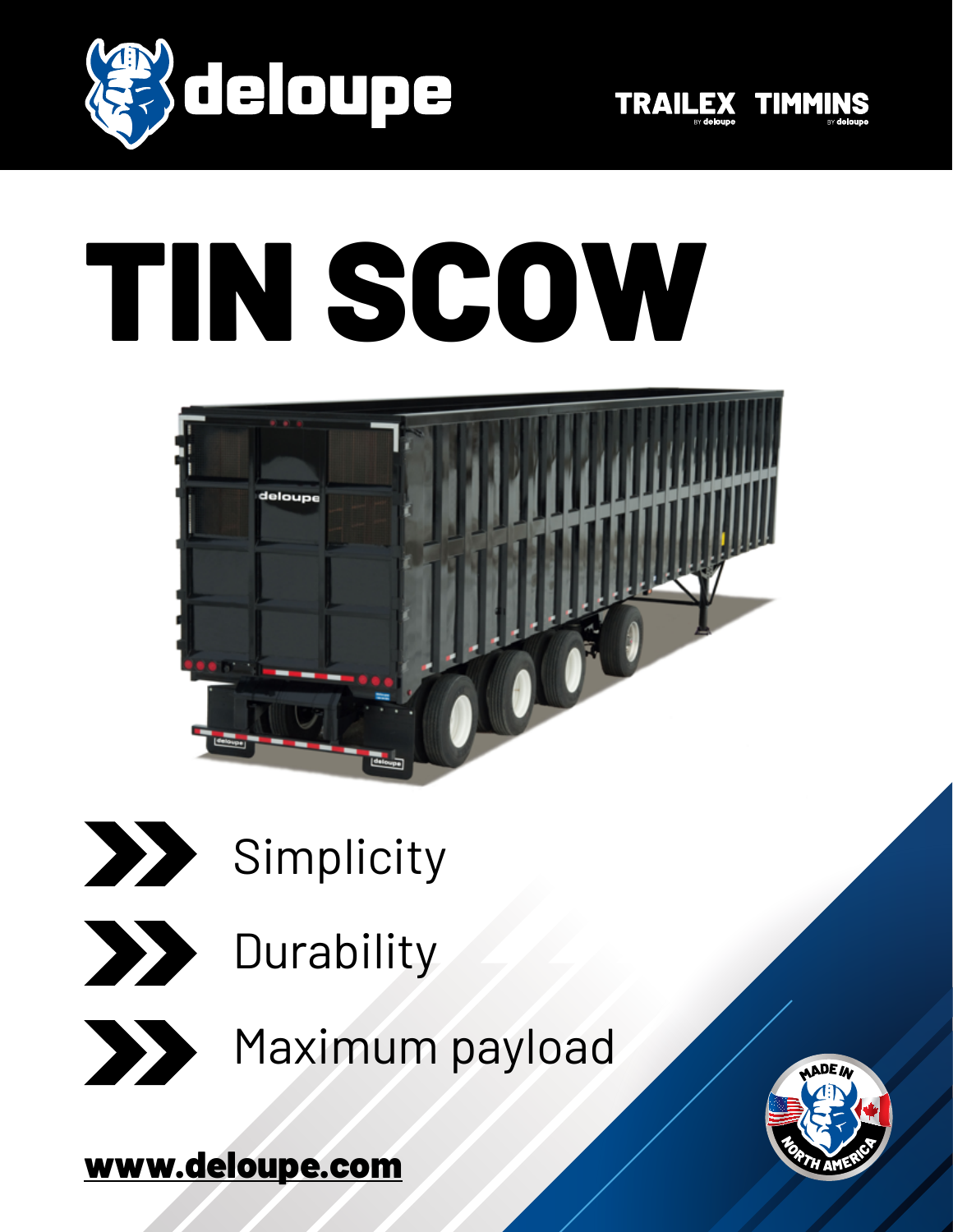### **FEATURES**

#### **E LOW MAINTENANCE**

– Open concept and ventillation prevents decay and dirt build-up

#### ■ DURABILITY

- Custom fabricated H-Beam, T1 steel 100,000 PSI
- Impact resistant steel built using Hardox 450
- Long lasting resistant paint, the best in class (3,500 h salt resistance)
- Built for durability and longevity

## **INNOVATIONS**



Unequaled durability





**BIGGER PAYLOADS FOR EACH TRIP SHORTER DOWN TIME KNOWN FOR ITS STRENGTH AND RELIABILITY SIMPLE AND SECURE USE FULLY MANUFACTURED IN NORTH AMERICA**

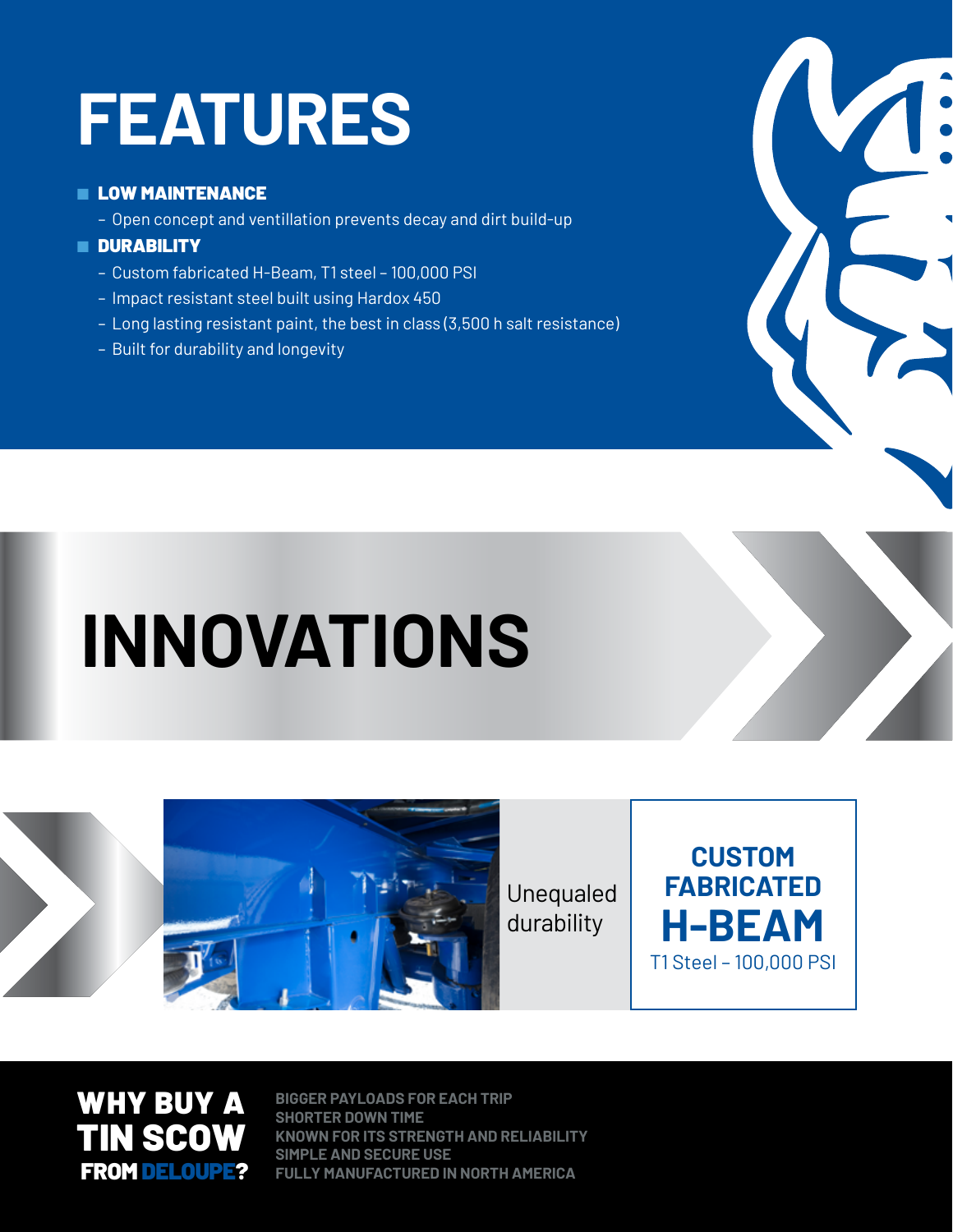### **AND BENEFITS**

#### **E FULLY MANUFACTURED IN NORTH AMERICA**

#### ■ SIMPLICITY

- Simplified trailer design without any complex systems
- A load capacity greater than any other trailer



Ventillation prevents decay and dirt build-up







[www.deloupe.com](https://www.deloupe.com/en/index.php)